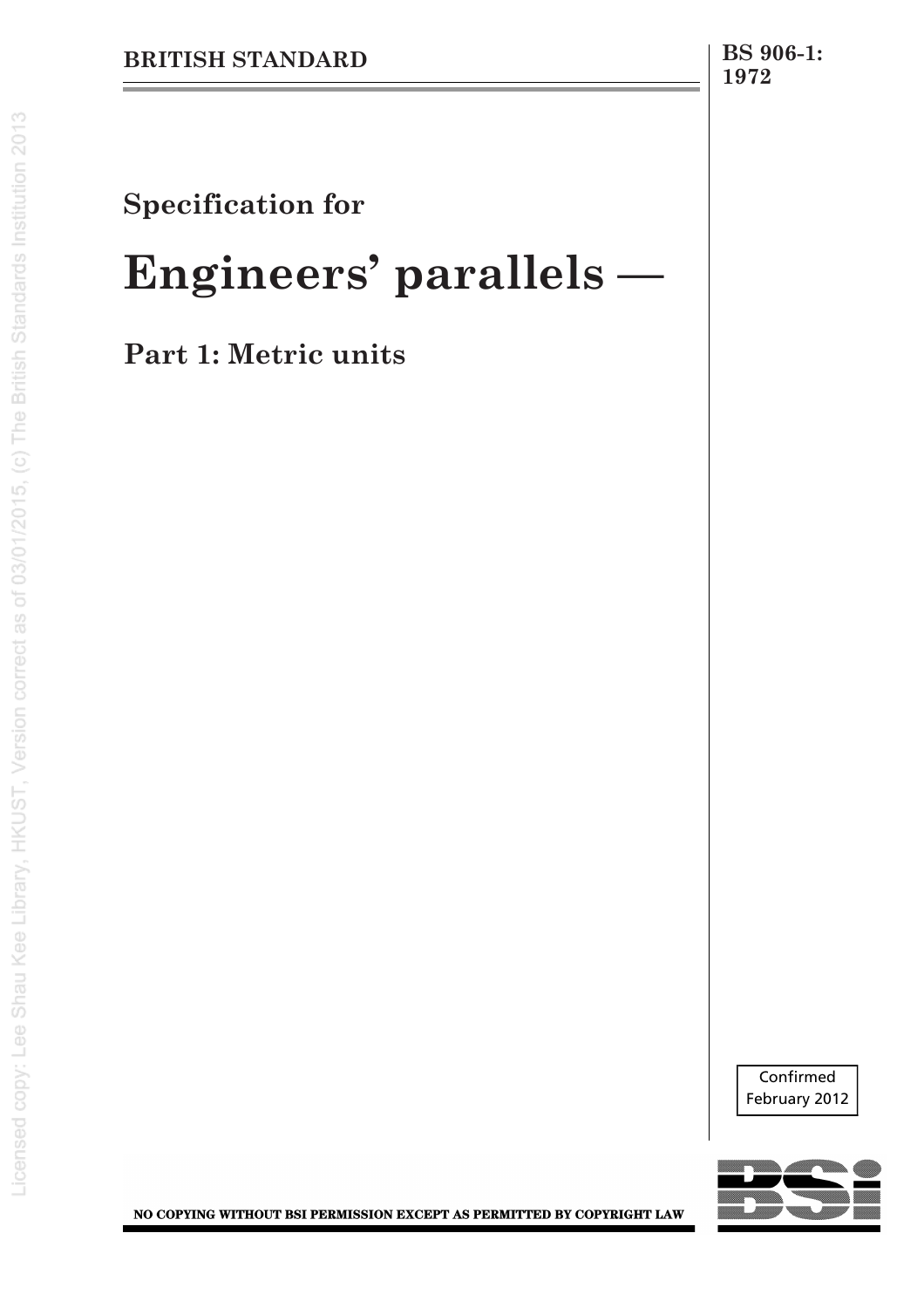# **Co-operating organizations**

The Mechanical Engineering Industry Standards Committee, under whose supervision this British Standard was prepared, consists of representatives from the following Government departments and scientific and industrial organizations:

| Associated Offices Technical Committee       | Electricity Council, the Central Electricity |
|----------------------------------------------|----------------------------------------------|
| <b>Association of Consulting Engineers</b>   | Generating Board and the Area Boards in      |
| Association of Hydraulic Equipment           | England and Wales                            |
| Manufacturers Ltd.                           | Engineering Equipment Users' Association     |
| Association of Mining Electrical and         | Gas Council                                  |
| Mechanical Engineers                         | Institution of Civil Engineers               |
| British Chemical Plant Manufacturers'        | Institution of Gas Engineers                 |
| Association                                  | Institution of Heating and Ventilating       |
| <b>British Compressed Air Society</b>        | Engineers                                    |
| British Electrical and Allied Manufacturers' | Institution of Mechanical Engineers          |
| Association                                  | Institution of Mechanical Engineers          |
| British Gear Manufacturers' Association      | (Automobile Division)                        |
| British Internal Combustion Engine           | Institution of Plant Engineers               |
| Manufacturers' Association                   | Institution of Production Engineers*         |
| British Mechanical Engineering               | Locomotive and Allied Manufacturers'         |
| Confederation                                | Association of Great Britain                 |
| British Pump Manufacturers' Association      | London Transport Executive                   |
| <b>British Steel Industry</b>                | Machine Tool Trades Association              |
| Crown Agents for Oversea Governments and     | Ministry of Defence                          |
| Administrations                              | Ministry of Defence, Army Department*        |
| Department of Employment and Productivity    | National Coal Board                          |
| (H.M. Factory Inspectorate)                  | National Physical Laboratory (Department of  |
| Department of the Environment                | Trade and Industry)*                         |
| Department of Trade and Industry             | Royal Institute of British Architects        |
| Department of Trade and industry — National  | Telecommunications Engineering               |
| <b>Engineering Laboratory</b>                | Manufacturing Association                    |
|                                              | Water Tube Boilermakers' Association         |

The Government departments and the industrial organization marked with an asterisk in the above list, together with the following, were directly represented on the committee entrusted with the preparation of this British Standard and were assisted by a number of individual members:

Gauge and Tool Makers' Association

This British Standard, having been approved by the Mechanical Engineering Industry Standards Committee, was published under the authority of the Executive Board on 16 June 1972

© BSI 03-1999

First published, 24th June, 1940 First revision, Part 1, June, 1972

**ISBN 0 580 07053 0**

The following BSI references relate to the work on this standard: Committee reference MEE/59 Draft for comment 70/4282

**Amendments issued since publication**

| Amd. No. Date | Comments |  |  |
|---------------|----------|--|--|
|               |          |  |  |
|               |          |  |  |
|               |          |  |  |
|               |          |  |  |
|               |          |  |  |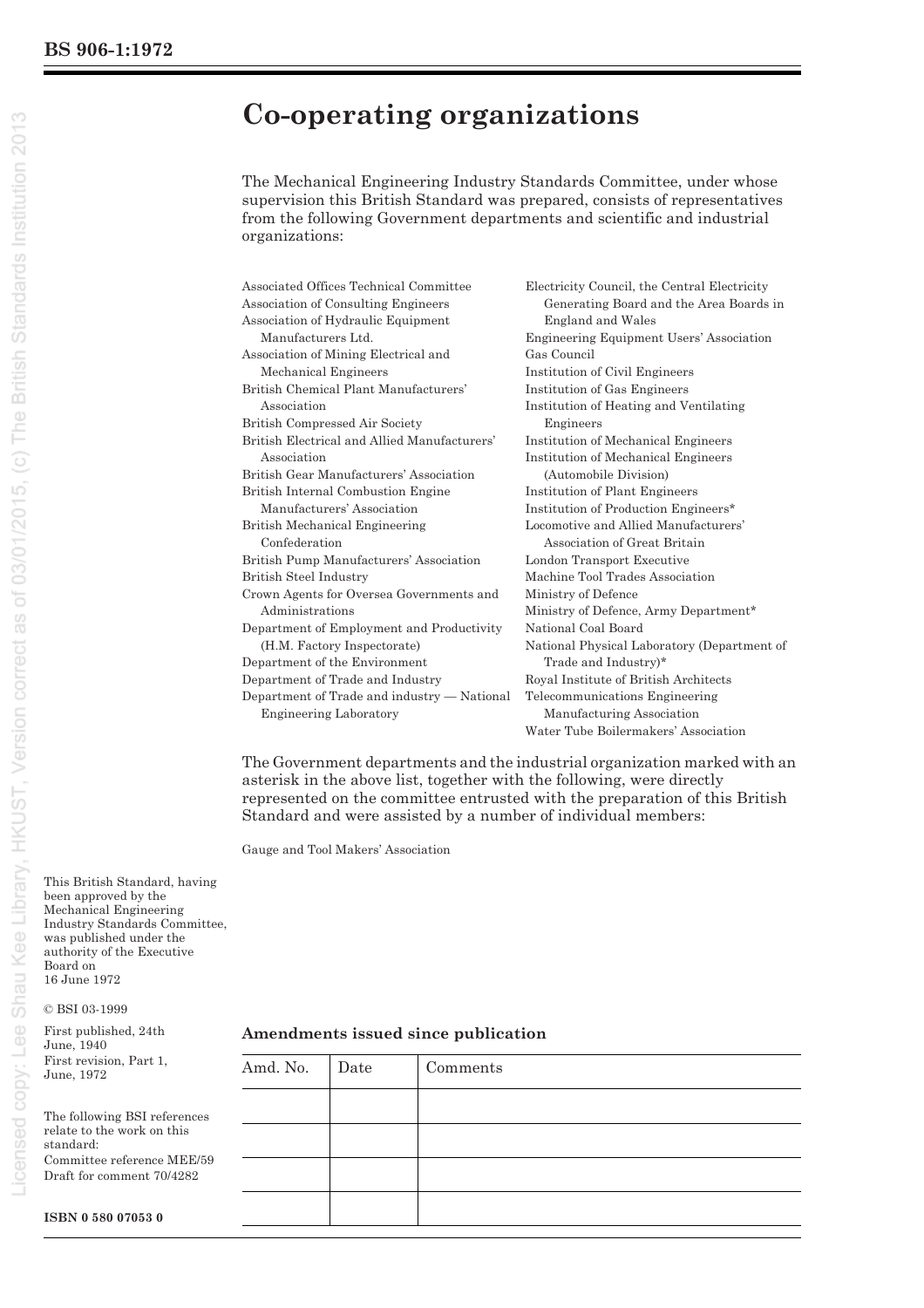# **Contents**

|                |                                             | Page               |
|----------------|---------------------------------------------|--------------------|
|                | Co-operating organizations                  | Inside front cover |
|                | Foreword                                    | 11                 |
| 1              | Scope                                       | 1                  |
| $\overline{2}$ | Material                                    |                    |
| 3              | Finish                                      |                    |
| 4              | Accuracy                                    |                    |
| 5              | Marking                                     |                    |
| 6              | Protection                                  | $\overline{4}$     |
|                | Appendix Derivation of tolerances stated    |                    |
|                | in Table 1 and Table 2                      | Inside back cover  |
|                | Figure 1                                    | $\overline{2}$     |
|                | Figure 2                                    | $\overline{2}$     |
|                | Table $1$ — Tolerances on grade A parallels | $\overline{2}$     |
|                | Table $2$ — Tolerances on grade B parallels | 3                  |
|                | Table $3$ — Basis of tolerances             | Inside back cover  |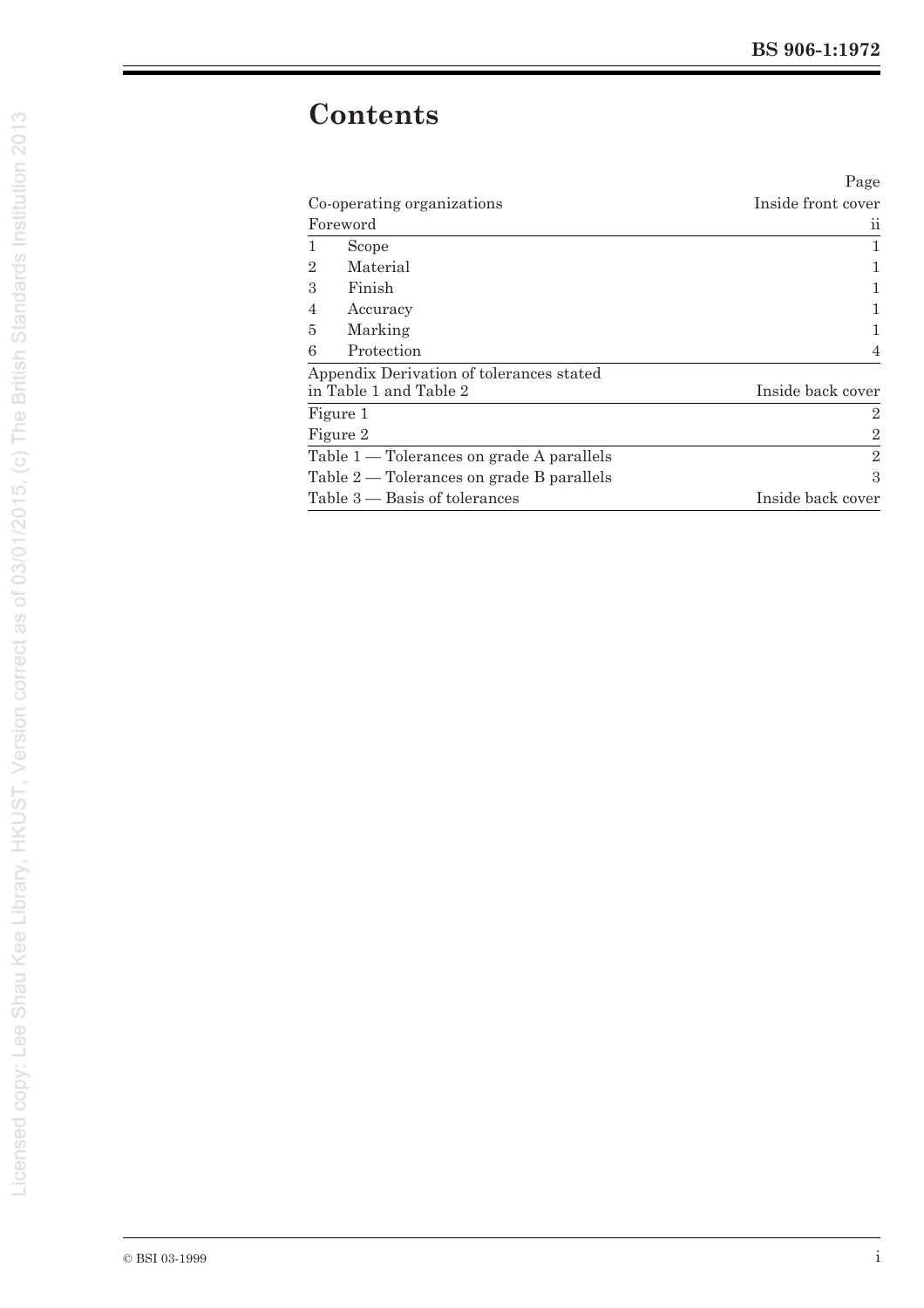# **Foreword**

In order to keep abreast of progress in the industries concerned, British Standards are subject to periodical review. Suggestions for improvements will be recorded and in due course brought to the notice of the committees charged with the revision of the standards to which they refer.

A complete list of British Standards, numbering over 5000, fully indexed and with a note of the contents of each, will be found in the British Standards Yearbook, which may be purchased from BSI Sales Department. It may also be consulted in many public libraries and similar institutions.

This standard makes reference to the following British Standards:

BS 860, *Tables for comparison of hardness scales.* 

BS 891, *Method for Rockwell hardness test. Part 1: Testing of metals.* 

BS 906, *Engineers' parallels. Part 2: Imperial units.* 

BS 1133, *Packaging code, Section 6: Temporary prevention of corrosion of metal surfaces.* 

This British Standard, prepared under the authority of the Mechanical Engineering Industry Standards Committee, is part of the BSI programme to produce standards in metric units.

An earlier British Standard, BS 906, BS 1940, specified engineers' parallels in imperial units. This has been revised to become Part 2 of this standard, and will be withdrawn when the change to metric has been completed. It should therefore be considered as obsolescent. Part 1 of this standard lists a small number of standard sizes which have been chosen consistent with using the parallels individually or in combination over a useful range of reasonably small increments. The sizes are easily called to mind.

The tolerances in this Part of this standard are based on formulae shown in an appendix and are inter-related for different dimensions and for the two grades. It should be noted that the tolerances shown in the two parts of the standard differ slightly.

A British Standard does not purport to include all the necessary provisions of a contract. Users of British Standards are responsible for their correct application.

**Compliance with a British Standard does not of itself confer immunity from legal obligations.**

#### **Summary of pages**

This document comprises a front cover, an inside front cover, pages i and ii, pages 1 to 4, an inside back cover and a back cover.

This standard has been updated (see copyright date) and may have had amendments incorporated. This will be indicated in the amendment table on the inside front cover.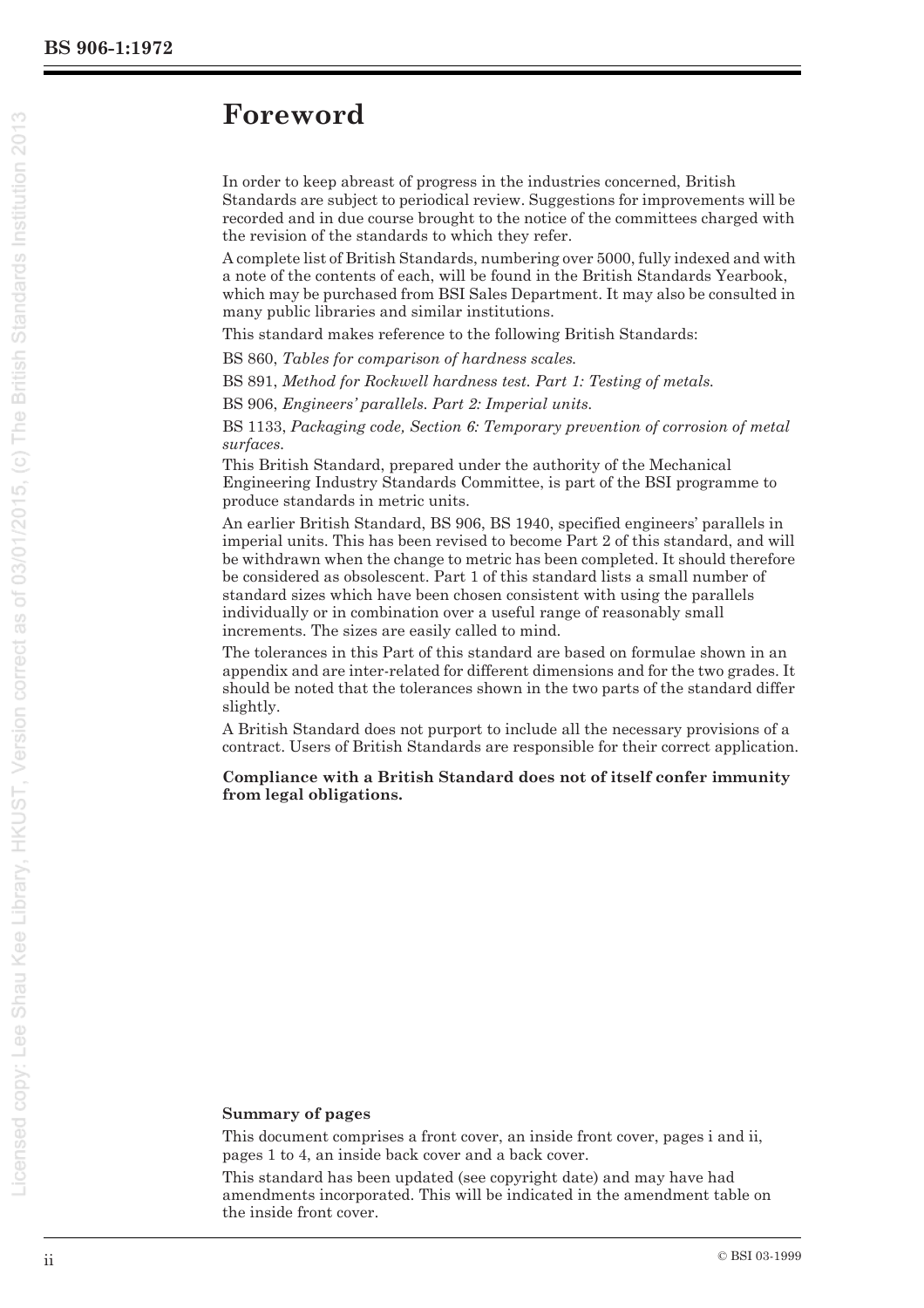### **1 Scope**

This British Standard applies to parallel sided steel blocks of six sizes in Grade A and eight sizes in Grade B, namely:

#### GRADE A

- 5 mm × 10 mm × 100 mm
- $10 \text{ mm} \times 20 \text{ mm} \times 125 \text{ mm}$
- $15 \text{ mm} \times 30 \text{ mm} \times 150 \text{ mm}$
- 20 mm × 40 mm × 200 mm
- $25 \text{ mm} \times 50 \text{ mm} \times 250 \text{ mm}$
- $30 \text{ mm} \times 60 \text{ mm} \times 300 \text{ mm}$

#### GRADE B

- $5 \text{ mm} \times 10 \text{ mm} \times 100 \text{ mm}$
- $10 \text{ mm} \times 20 \text{ mm} \times 125 \text{ mm}$
- 15 mm × 30 mm × 150 mm
- $20 \text{ mm} \times 40 \text{ mm} \times 200 \text{ mm}$
- $25 \text{ mm} \times 50 \text{ mm} \times 250 \text{ mm}$
- 30 mm × 60 mm × 300 mm
- 40 mm × 80 mm × 350 mm
- 50 mm × 100 mm × 400 mm

NOTE 1 See also **2**, Material.

NOTE 2 The titles of the British Standards referred to in this standard are listed on page ii.

## **2 Material**

Parallels shall be made of high quality steel, hardened and stabilized by a stress relieving process; the finished parallel shall give a hardness number of not less than  $800 \text{ HV}^1$  for Grade A and not less than 640  $\mathrm{HV^{1)}}$  for Grade B.

NOTE The two largest sizes of Grade B parallels may be made with a series of lightening holes drilled through the thickness, provided that the accuracy of the parallels is not thereby affected. The requirements in this specification may be applied to parallels made of materials other than steel, e.g. granite, provided they are durable.

### **3 Finish**

The sides of Grades A and B parallels shall have a finely ground, or lapped finish. The ends of both grades of parallels shall be smoothly finished by milling or grinding.

All sharp edges shall be removed.

#### **4 Accuracy**

**4.1** Each parallel and pair of parallels shall comply with the requirements for accuracy for the appropriate grade stated in Table 1 and Table 2.

**4.2** Additionally, the maximum errors in squareness of adjacent width and thickness faces shall not exceed 0.005 mm per 25 mm for both Grade A and Grade B parallels.(For widths less than 25 mm the tolerance is 0.005 mm over the width *W* for both grades.) (See Table 1 and Table 2.)

### **5 Marking**

Each parallel shall have legibly and permanently marked on it the following information:

the nominal dimensions of *T* and *W* (see Table 1 and Table 2),

the grade of accuracy,

the manufacturer's name or trade mark,

the serial number common to each parallel of the pair,

e.g. 20 mm × 40 mm A X Co.

1 234

NOTE Attention is drawn to certification facilities offered by BSI; see the back cover of this standard.

<sup>&</sup>lt;sup>1)</sup> The equivalent hardness numbers on the Rockwell C scale are 64 for 800 HV, and 57.6 for 640 HV. When Rockwell values are used, tests should be carried out in accordance with BS 891, and it should be noted that conversion values may vary as shown in BS 860.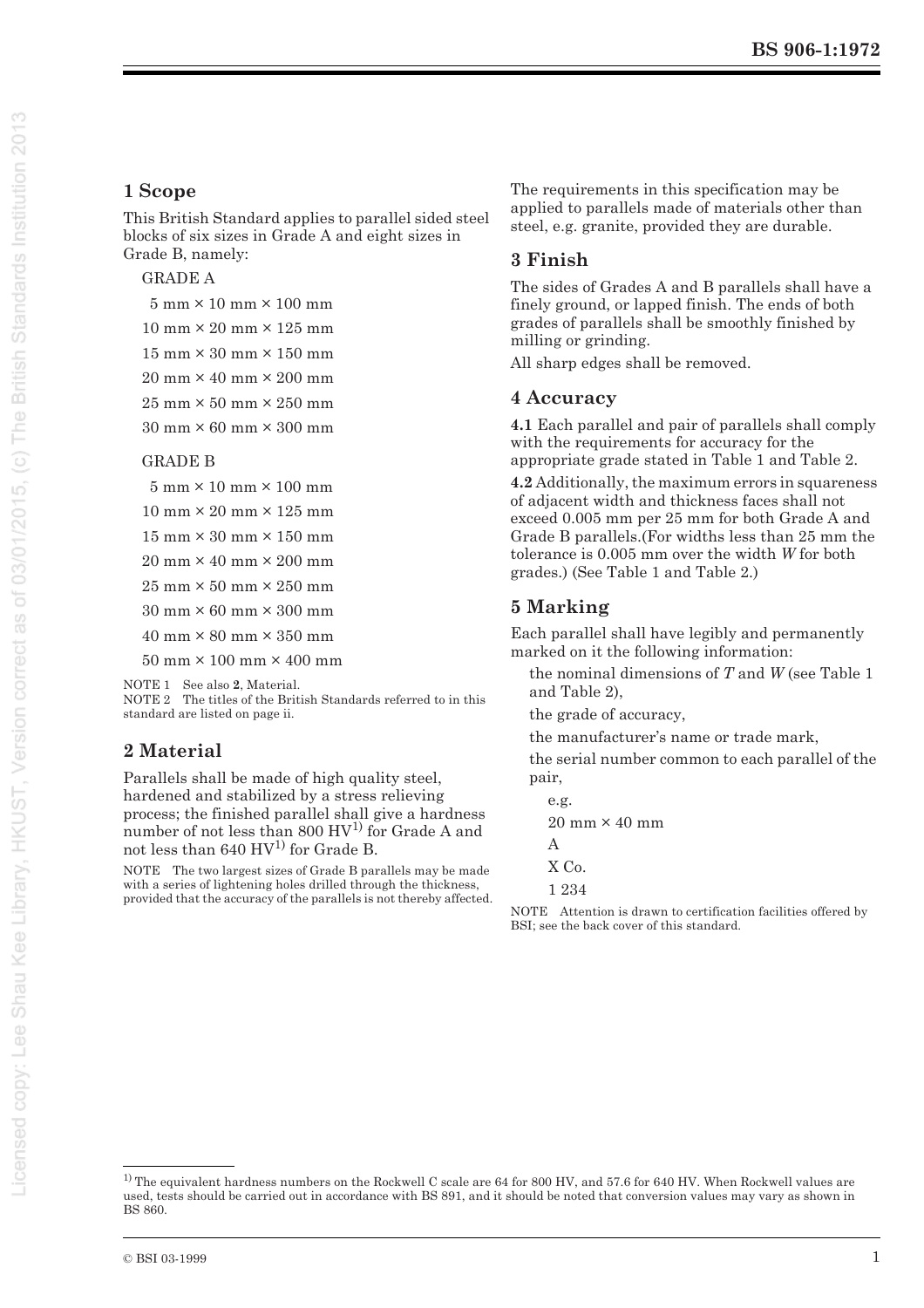

|                                                    | $\mathbf{2}$ | $\boldsymbol{3}$                                                 | $\overline{\mathbf{4}}$               | $\overline{5}$                                   | 6                             | $\overline{7}$ |
|----------------------------------------------------|--------------|------------------------------------------------------------------|---------------------------------------|--------------------------------------------------|-------------------------------|----------------|
| Nominal size                                       |              | Calliper measurements for individual<br>parallels (see Figure 1) |                                       | <b>Functional requirements</b><br>(see Figure 2) |                               |                |
|                                                    |              |                                                                  | Departure from<br>nominal $T$ and $W$ | Variations in<br>calliper                        | for individual<br>parallels   | for a pair     |
| $\boldsymbol{T}$                                   | W            | L                                                                |                                       | measurements<br>of $T$ and $W$                   | parallelism of $T$<br>and $W$ | matching       |
| mm                                                 | mm           | mm                                                               | mm                                    | mm                                               | mm                            | mm             |
| $\overline{5}$                                     | 10           | 100                                                              |                                       |                                                  |                               |                |
| 10                                                 | 20           | 125                                                              | $\pm 0.005$                           | 0.002                                            | 0.004                         | 0.006          |
| 15                                                 | 30           | 150                                                              |                                       |                                                  |                               |                |
| 20                                                 | 40           | 200                                                              |                                       |                                                  |                               |                |
| 25                                                 | 50           | 250                                                              |                                       |                                                  |                               |                |
| 30                                                 | 60           | 300                                                              | $\pm 0.010$                           | 0.003                                            | 0.006                         | 0.010          |
| NOTE<br>Tolerance on $L$ is $\pm$ 1 mm throughout. |              |                                                                  |                                       |                                                  |                               |                |





Calliper measurement is the perpendicular distance from any point on one surface to the corresponding point on the opposite surface.



When resting on a true plane, either way up in turn, the variation at any point shall be within the values shown in Column 6 for a single parallel. For matching, the maximum variation over the two parallels, however associated, shall not exceed the tolerance in Column 7.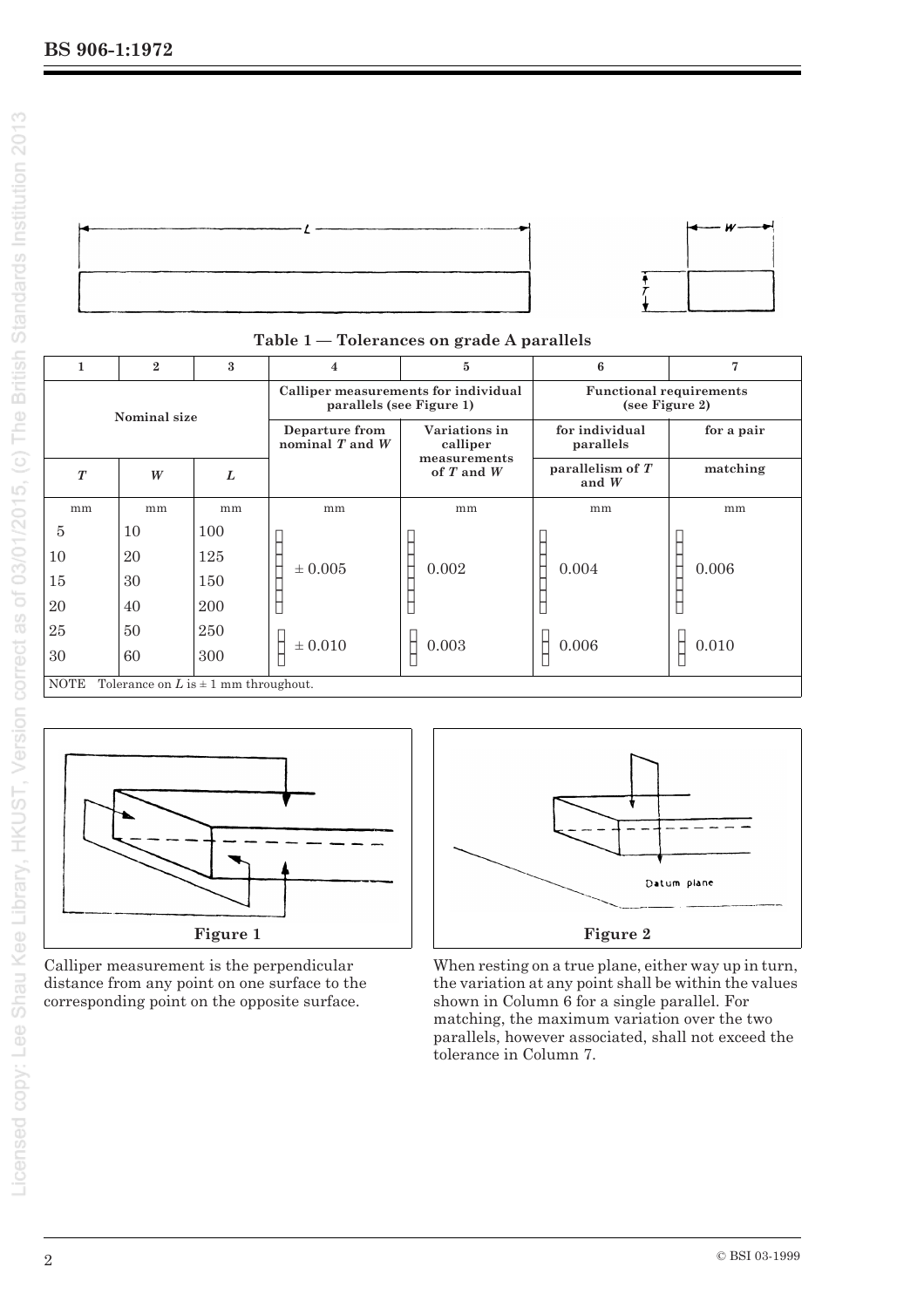

| $\mathbf{1}$                                              | $\mathbf{2}$ | $\mathbf{a}$                                                     | 4                                                | 5                                                | 6                             | 7        |
|-----------------------------------------------------------|--------------|------------------------------------------------------------------|--------------------------------------------------|--------------------------------------------------|-------------------------------|----------|
| Nominal size                                              |              | Calliper measurements for individual<br>parallels (see Figure 1) |                                                  | <b>Functional requirements</b><br>(see Figure 2) |                               |          |
|                                                           |              | Departure from<br>nominal $T$ and $W$                            | Variations in<br>calliper<br>measurements of $T$ | for individual<br>parallels                      | for a pair                    |          |
| $\boldsymbol{T}$                                          | W            | L                                                                |                                                  | and $W$                                          | parallelism of $T$<br>and $W$ | matching |
| mm                                                        | mm           | mm                                                               | mm                                               | mm                                               | mm                            | mm       |
| $\overline{5}$                                            | 10           | 100                                                              |                                                  |                                                  |                               |          |
| 10                                                        | 20           | 125                                                              | $\pm 0.010$                                      | 0.004                                            | 0.008                         | 0.012    |
| 15                                                        | 30           | 150                                                              |                                                  |                                                  |                               |          |
| 20                                                        | 40           | 200                                                              |                                                  |                                                  |                               |          |
| 25                                                        | 50           | 250                                                              |                                                  |                                                  |                               |          |
| 30                                                        | 60           | 300                                                              | $\pm 0.020$                                      | 0.006                                            | 0.012                         | 0.020    |
| 40                                                        | 80           | 350                                                              | $\pm 0.025$                                      | 0.007                                            | 0.014                         | 0.020    |
| 50                                                        | 100          | 400                                                              | $\pm 0.030$                                      | 0.008                                            | 0.016                         | 0.025    |
| <b>NOTE</b><br>Tolerance on $L$ is $\pm$ 1 mm throughout. |              |                                                                  |                                                  |                                                  |                               |          |

#### **Table 2 — Tolerances on grade B parallels**



Calliper measurement is the perpendicular distance from any point on one surface to the corresponding point on the opposite surface.



When resting on a true plane, either way up in turn, the variation at any point shall be within the values shown in Column 6 for a single parallel. For matching, the maximum variation over the two parallels, however associated, shall not exceed the tolerance in Column 7.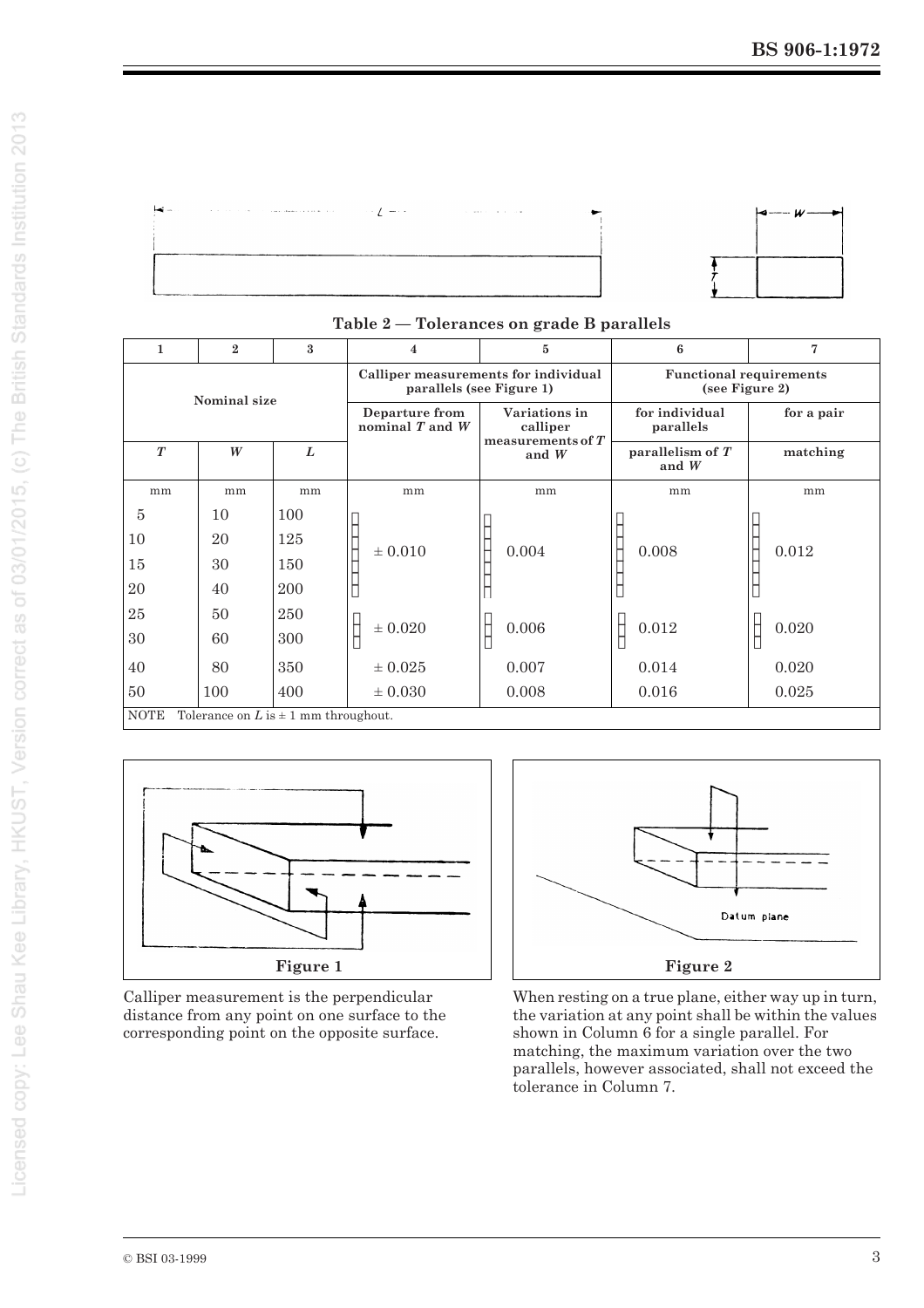# **6 Protection**

Grade A and B steel parallels shall be protected against climatic conditions by being covered with a suitable corrosion preventative preparation<sup>2)</sup> during storage and transit.

Grade A parallels shall always be supplied in pairs and in a suitable protective box.

<sup>&</sup>lt;sup>2)</sup> Temporary (easily removable) corrosion preventatives are dealt with fully in BS 1133, Section 6: Guidance on sealed packs with dessicants is given in Section 19, "Use of dessicants in packaging".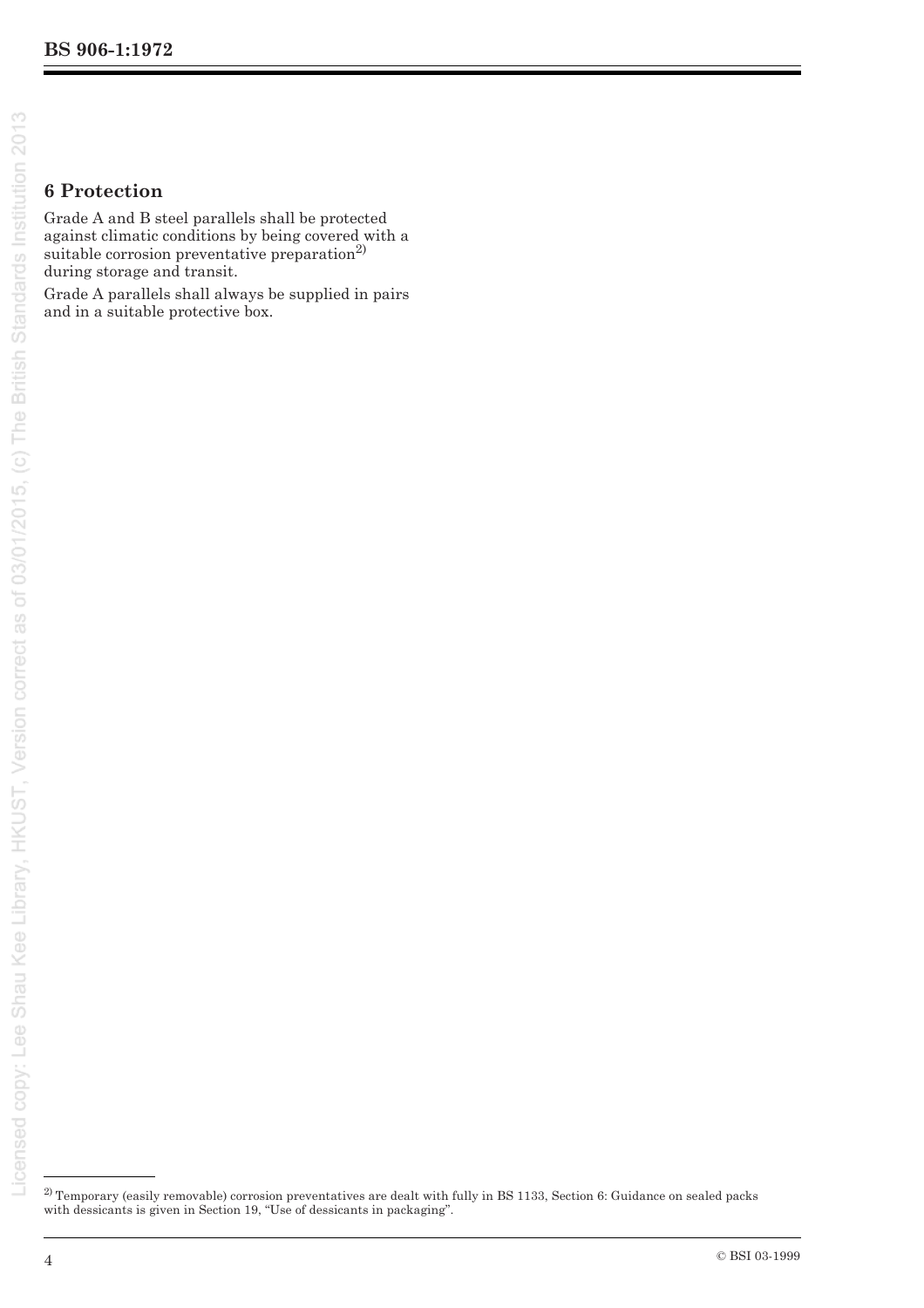### **Appendix Derivation of tolerances stated in Table 1 and Table 2**

The tolerances given in Table 1 and Table 2 of this standard have been calculated on the basis shown in Table 3.

#### **Table 3 — Basis of tolerances**

Tolerances in  $\mu$ m (0.001 mm = 1  $\mu$ m)

### **Grade A parallels**

|                      | Calliper measurements for individual<br>parallels (see Figure 1) |                                                         | <b>Functional requirements (see Figure 2)</b> |                          |
|----------------------|------------------------------------------------------------------|---------------------------------------------------------|-----------------------------------------------|--------------------------|
|                      | Departure from<br>nominal $T$ and $W$                            | Variations in calliper<br>measurement of $T$<br>and $W$ | for individual<br>parallels                   | for a pair               |
|                      |                                                                  |                                                         | parallelism of $T$<br>and $W$                 | matching                 |
|                      | $\pm \left[\frac{W}{10} + \frac{L}{100}\right]$                  | $\overline{100}$                                        | $2 \times \frac{L}{2}$<br>100                 | $3 \times \frac{L}{100}$ |
| Expressed to minimum | $\overline{5}$                                                   |                                                         |                                               |                          |
| tolerance            | ± 5                                                              | $\overline{2}$                                          |                                               | 4                        |

#### **Grade B parallels**

The tolerances for Grade B parallels are double the respective tolerances calculated for Grade A using the above formulae and the appropriate nominal values of *W* and *L*.